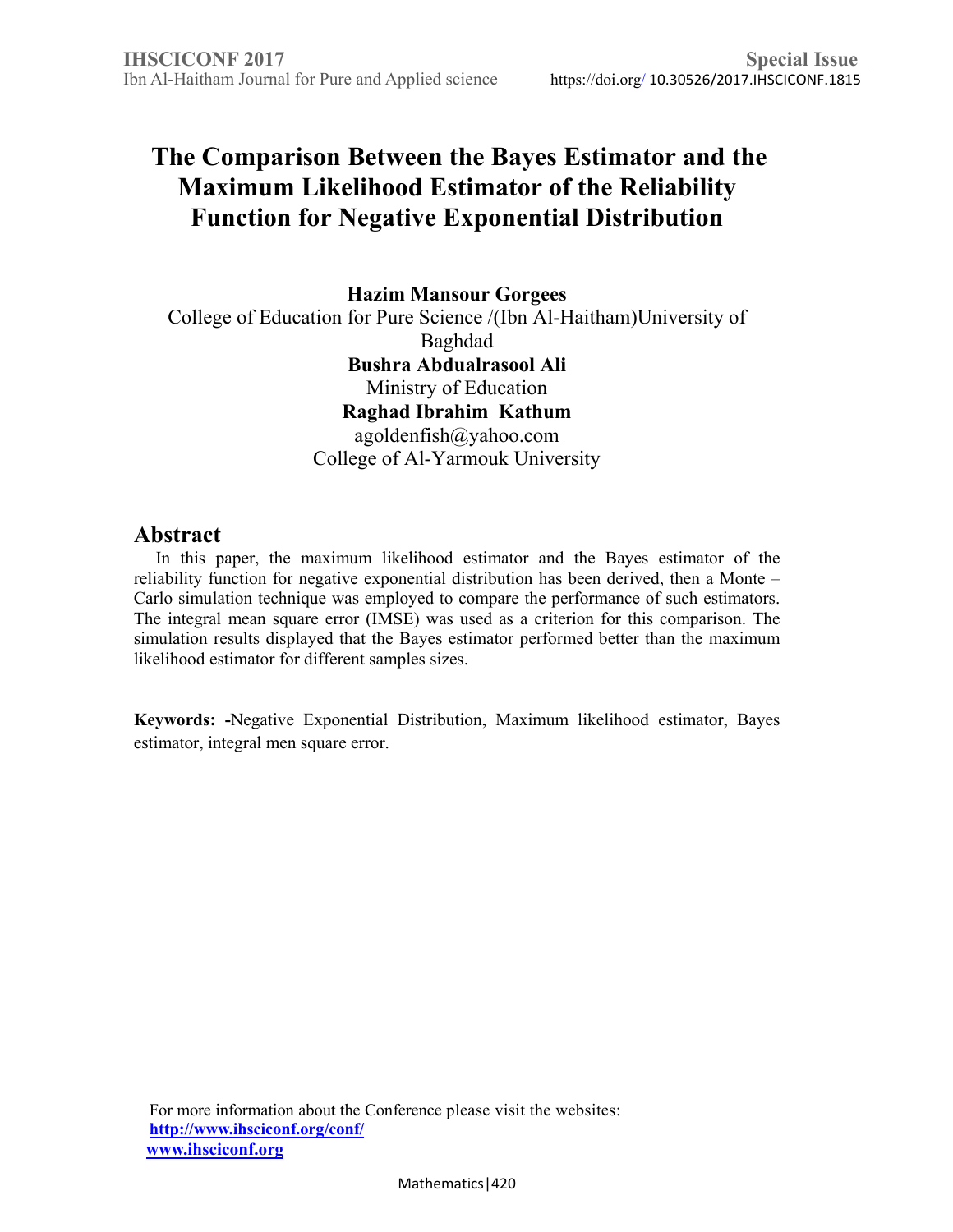# **1. Introduction**

 There are many situations in which one would expect negative exponential distribution to give a useful description of observed variation. One of the most widely quoted is that of events recurring at random in time [1]. The mathematics associated with the negative exponential distribution is often of a simple nature. It is often possible to obtain explicit formulas in terms of elementary functions. For these reasons models constructed from exponential variables are sometimes used as an approximate representation of other models. The exponential distribution is the first and most popular model for failure times. [5]

This paper is organized as follows:

In section 2 the purpose of the research is given. In section 3 the theoretical part of the negative exponential distribution is presented. The experimental part including the description of the simulation experiment steps is discussed in section 4. Finally, the conclusions and recommendations are presented in section 5.

## **2. Purpose of research**

 The main aim of this paper is to derive the Bayes estimator and the maximum likelihood estimator for the reliability functions of negative exponential distribution and then compare them by employing the Monte Carlo simulation procedures in order to obtain the best method for estimating this function.

## **2.1 Theoretical part**

 The random variable X has a negative exponential (or just exponential) distribution if it has a probability density function  $f(x, \theta, \sigma) = \sigma^2 \exp[-(x - \theta] \mid \sigma], x > \theta. \sigma > 0$ ….(1)

The reliability function of this distribution is [6]

$$
R(t) = pr(x>t) = \int_{t}^{\infty} f(x, \theta, \sigma) dx
$$
  

$$
\frac{1}{\sigma} \int_{t}^{\infty} e^{-\frac{(x-\theta)}{\sigma}} dx = [e^{-\frac{(t-\theta)}{\sigma}}]
$$
 .....(2)

#### **1-Maximum likelihood estimator (MLE)**

 The Maximum likelihood method is one of the classical methods for estimation which depends upon the assumption that the parameter to be estimated is fixed quantity. This method has many good features, especially, the invariant property. [3]

 The MLE can be defined as those values of parameters that maximize the likelihood function of observation.

Let  $x_1, x_2, x_3, x_n$  be a random sample of size n from population having negative exponential distribution with two parameters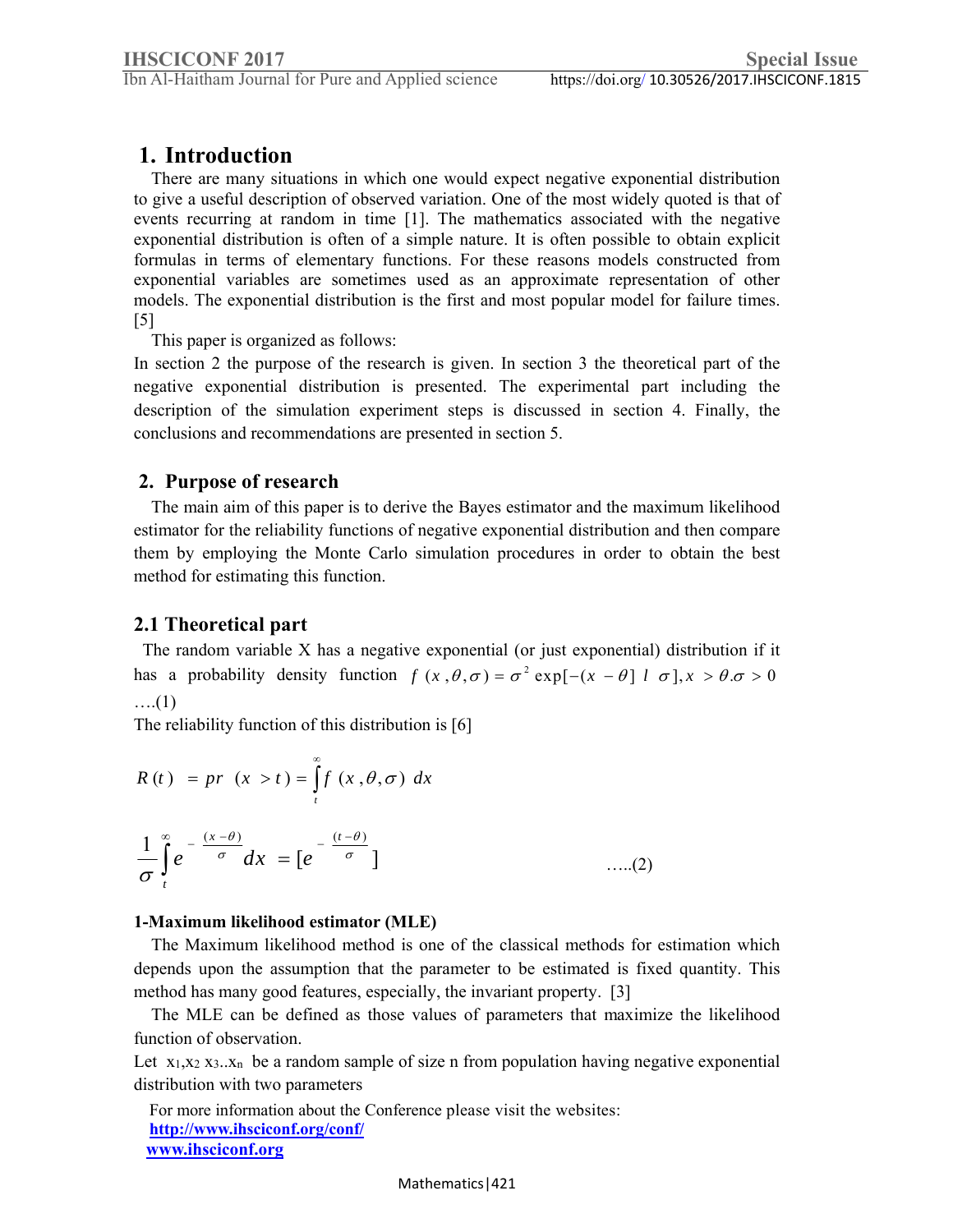Ibn Al-Haitham Journal for Pure and Applied science

…(4)

 $(\theta, \sigma)$ , then the likelihood function is given as:

$$
L(X_1, X_2, \dots, X_2, \theta, \sigma) = \prod_{i=1}^n \frac{1}{\sigma} e^{-\frac{(x_i - \theta)}{\sigma}} = \frac{1}{\sigma^n} e^{-\frac{(\sum (x_i - \theta)}{\sigma})}
$$

$$
LnL = -n \ln \sigma - \sum \frac{(x_i - \theta)}{\sigma}
$$
 .... (3)

The maximum likelihood estimator of  $\theta$  is the smallest order statistic of observations  $x_{(1)}$ say, that is:

$$
\hat{\theta}_{MLE} = Min (X_1, X_2 \dots X_n) = x_{(1)}
$$

Differentiating equation (3) partially with respect to  $\sigma$  we get

$$
\frac{\partial \ln L}{\partial \sigma} = -\frac{n}{\sigma} + \frac{\sum (x_i - x_{(1)})}{\sigma^2}
$$
 .... (5)

By equations the derivative in equation  $(5)$  to zero and solving for  $\sigma$  we get:

$$
\frac{\lambda}{\sigma_{MLE}} = \frac{\sum (x_i - x_{(1)})}{n} = \overline{x} - x_{(1)}
$$
 .....(6)

Since the maximum likelihood estimator has invariant property then

$$
\hat{R}(t)_{ML} = \left[ e^{-\frac{(t - \hat{\theta}_{ML})}{\hat{\sigma}_{ML}}} \right] \tag{7}
$$

#### **2-Bayes estimator**

In this case, assuming that the two parameters  $θ$  and  $σ$  are random variables each has a prior distribution, moreover, assuming that the quadratic loss function is employed, we have to determine an estimator for the reliability function which minimizes the expected loss.

According to Jeffry's approach, the prior p.d.f for  $\theta$  and  $\sigma$  are: [2]

$$
I_1(\theta) \alpha \frac{1}{\theta}, \quad I_2(\sigma) \alpha \frac{1}{\sigma}
$$
 \t\t(8)

Hence, the joint prior p.d.f for the two random independent parameters is:

$$
I(\theta, \sigma) \alpha \frac{1}{\theta \sigma}, \qquad \qquad \dots \quad (9)
$$

By using the Bayes formula, the joint posterior p.d.f for  $\theta$  and  $\sigma$  is given as

$$
h \quad (\theta, \sigma \setminus x_{1,} x_{2,} \dots x_{n}) \alpha \frac{1}{\theta \sigma^{n+1}} e^{-\sum_{i=1}^{n} \frac{[x_{i} - \theta]}{\sigma}}
$$
  

$$
h \quad (\theta, \sigma \setminus x_{1,} x_{2,} \dots x_{n}) = c \frac{1}{\theta \sigma^{n+1}} e^{-\sum_{i=1}^{n} \frac{[x_{i} - \theta]}{\sigma}}
$$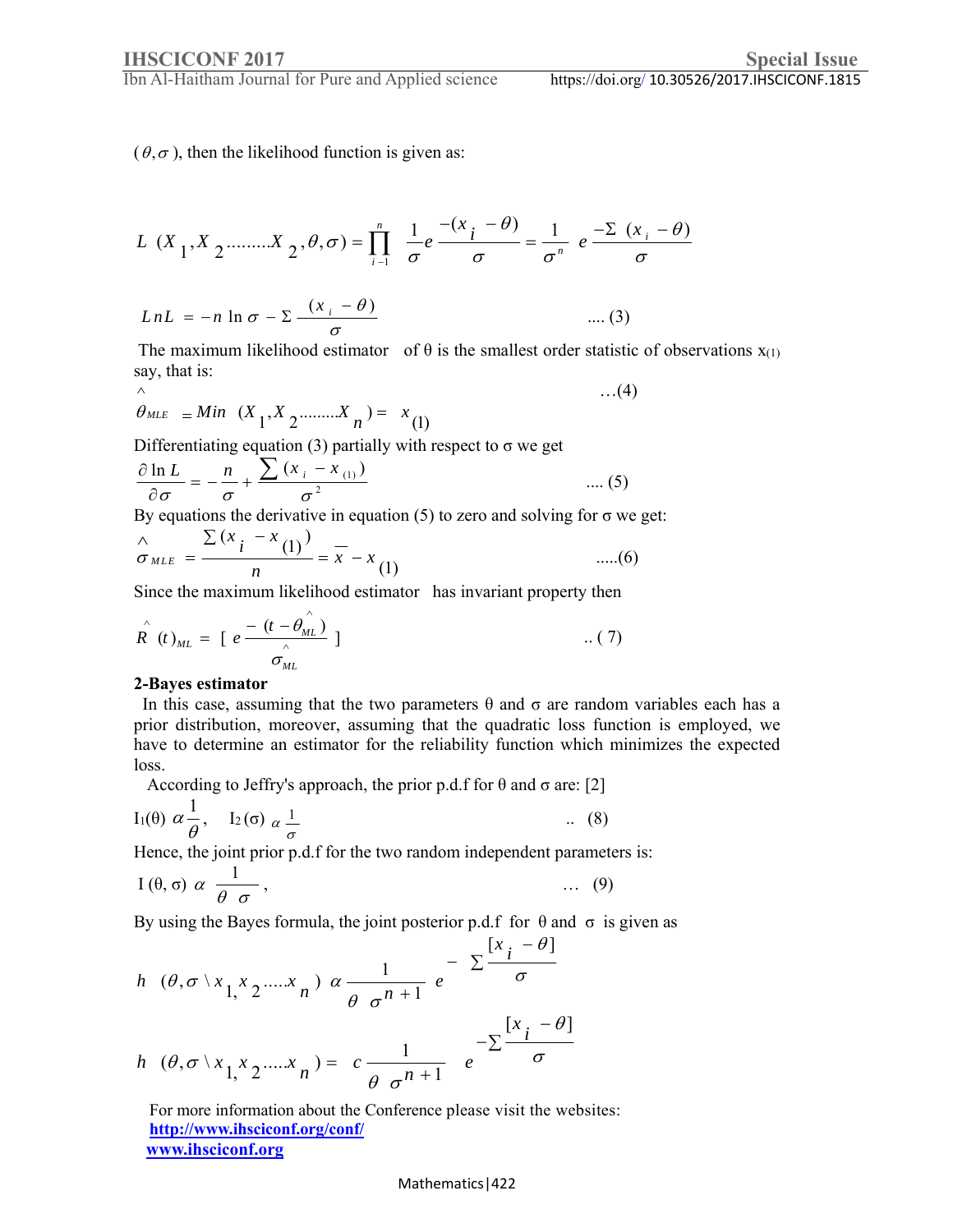Ibn Al-Haitham Journal for Pure and Applied science

$$
h \ (\theta, \sigma \setminus x_1, x_2, \dots, x_n) = c \frac{1}{\theta \sigma^{n+1}} e^{-\frac{1}{\sigma} \sum x_i + \frac{\theta n}{\sigma}} \qquad \dots (10)
$$

Where c is the proportionality constant which represents the reciprocal of the marginal density function  $f((X_1, X_2, \ldots, X_n))$  that is

$$
C^{-1} = \int_{0}^{\infty} \int_{0}^{x(1)} \frac{1}{\theta \sigma^{n+1}} e^{-\frac{1}{\sigma} \sum x_{i}} + \frac{\theta n}{\sigma} d\theta d\sigma
$$

Since the quadratic loss function is employed, then the Bayes estimator for the reliability function is the posterior mean of this function [2], that is

$$
R_B^{\Lambda}(t) = E[R(t) \setminus x_1, x_2, ..., x_n]
$$
  
=  $\int_{0}^{\infty} \int_{0}^{1} R(t) h(\theta, \sigma \setminus x_1, x_2, ..., x_n) d\theta d\sigma$  ......(11)

#### **3. Experimental part**

In this section, we describe the steps of simulation experiments [4]

Step1: choosing the assumed values for  $\theta$ ,  $\sigma$ . For example, let  $\theta = 1$ , 1.5 and  $\sigma = 1$ , 2.7, hence there will be four simulation experiments. Also at this step we assume the sample sizes to be  $n= 10, 30, 50, 100$  (say) and the number of replications for each experiment is L  $=1000$ 

Step2: Generating the data according to the negative exponential distribution by using the cumulative distribution function  $F(x)$  where

$$
F(x) = 1 - [R(X)] = 1 - e \frac{-(x - \theta)}{\sigma}
$$

Let the random variable u has a uniform distribution on the interval  $(0, 1)$  then

$$
U=1-e^{-\frac{(x-\theta)}{\sigma}}
$$
  
\n
$$
\Rightarrow e^{-\frac{(x-\theta)}{\sigma}}=1-u \Rightarrow \frac{-(x-\theta)}{\sigma}=\ln(1-u)
$$
  
\n
$$
\Rightarrow \frac{(x-\theta)}{\sigma}=-\ln(1-u) \Rightarrow x=-\sigma \ln(1-u)+\theta \qquad ......(12)
$$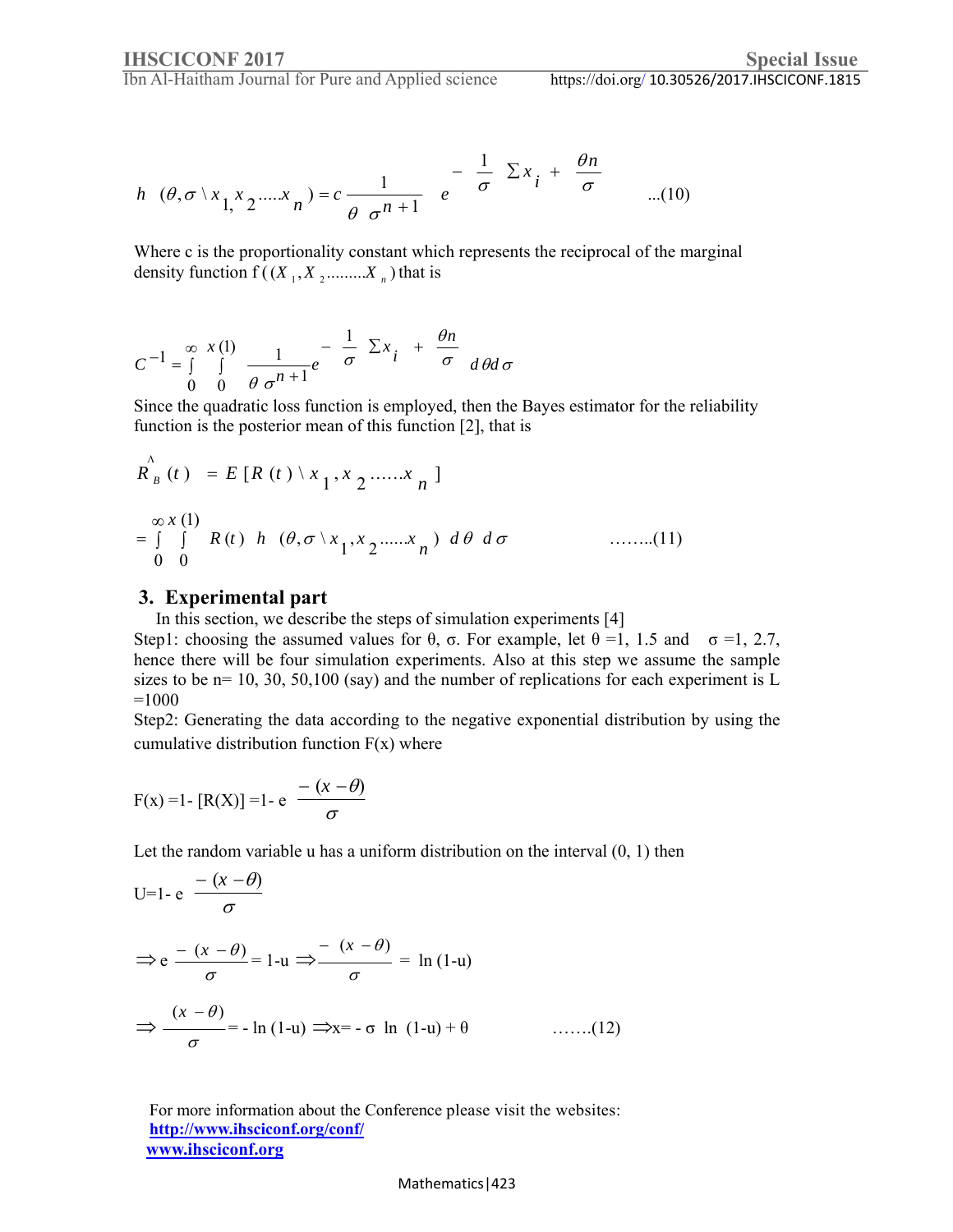Step 3: Estimating the reliability function for the negative exponential distribution with two parameters  $θ$ ,  $σ$  by employing the formula's (7), (11)

Step 4: comparing the two estimators by using the integral mean square error (IMSE) where

$$
\text{IMSE} \left[ \hat{R}(t) \right] = \frac{1}{L} \sum_{i=1}^{L} \left[ \frac{1}{n_i} \sum_{j=1}^{n} \left[ \hat{R}(t_j) - R(t_j) \right]^{2} \qquad \qquad \dots (13)
$$

### **4. Conclusion and Recommendation**

 According to the simulation results, it is obvious that the Bayes estimator of the reliability function for the negative experimental distribution performs better than the maximum likelihood estimator for all sample sizes in the sense of IMSE as it is shown table (1). However, for the purpose of function works one can use other classical methods of estimation such as the moments method, median-first order statistics method and the ordinary least squares method. Moreover, in addition to IMSE, many other criteria may be used to measure the performance of the studied estimators such as mean Absolute Error (MAE) and mean absolute percentage error (MAPE).

| <b>Table (1):</b> The integrated mean square error (IMSE) of reliability estimator for all |
|--------------------------------------------------------------------------------------------|
| experiments                                                                                |

| Model          | N   | ML       | <b>Bays</b> | <b>Best</b> |
|----------------|-----|----------|-------------|-------------|
|                | 10  | 0.0014   | 0.000355    | <b>Bays</b> |
| $\theta = 1$   | 30  | 0.000481 | 0.000118    | <b>Bays</b> |
| $\sigma = 1$   | 50  | 0.000291 | 0.000071    | <b>Bays</b> |
|                | 100 | 0.000147 | 0.000035    | <b>Bays</b> |
|                | 10  | 0.000697 | 0.000033    | <b>Bays</b> |
| $\theta = 1$   | 30  | 0.000207 | 0.000011    | <b>Bays</b> |
| $\sigma = 2.7$ | 50  | 0.000125 | 0.000007    | <b>Bays</b> |
|                | 100 | 0.000064 | 0.000003    | <b>Bays</b> |
|                | 10  | 0.0048   | 0.0026      | <b>Bays</b> |
| $\theta = 1.5$ | 30  | 0.0016   | 0.00085     | <b>Bays</b> |
| $\sigma = 1$   | 50  | 0.00097  | 0.00051     | <b>Bays</b> |
|                | 100 | 0.00049  | 0.000255    | <b>Bays</b> |
|                | 10  | 0.0010   | 0.00017     | <b>Bays</b> |
| $\theta = 1.5$ | 30  | 0.000345 | 0.000057    | <b>Bays</b> |
| $\sigma = 2.7$ | 50  | 0.000209 | 0.000034    | <b>Bays</b> |
|                | 100 | 0.000106 | 0.000017    | <b>Bays</b> |